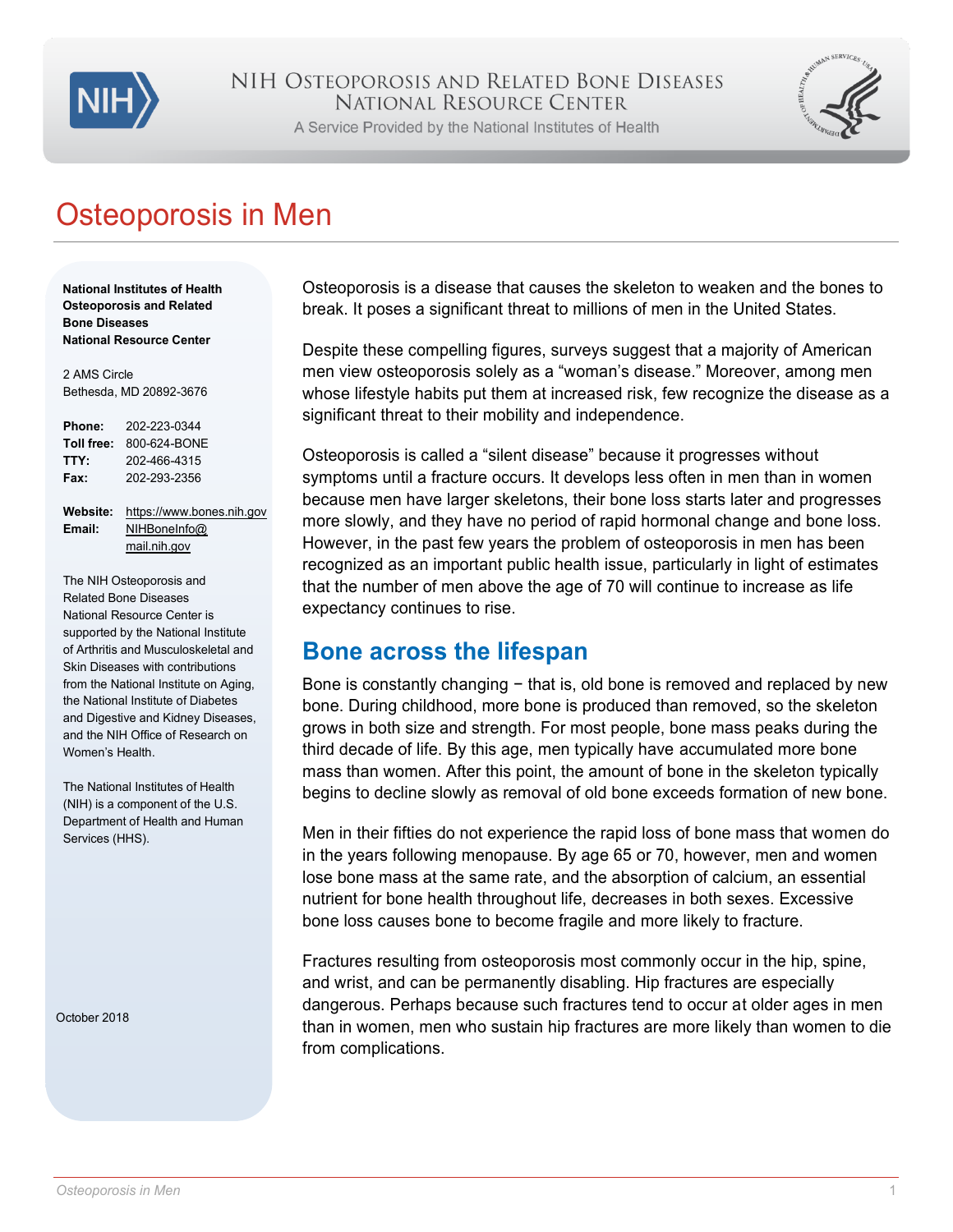## **Primary and secondary osteoporosis**

There are two main types of osteoporosis: primary and secondary. In cases of primary osteoporosis, either the condition is caused by age-related bone loss (sometimes called *senile osteoporosis*) or the cause is unknown (*idiopathic osteoporosis*). The term idiopathic osteoporosis is typically used only for men younger than 70 years old; in older men, age-related bone loss is assumed to be the cause.

The majority of men with osteoporosis have at least one (sometimes more than one) secondary cause. In cases of secondary osteoporosis, the loss of bone mass is caused by certain lifestyle behaviors, diseases, or medications. Some of the most common causes of secondary osteoporosis in men include exposure to glucocorticoid medications, hypogonadism (low levels of testosterone), alcohol abuse, smoking, gastrointestinal disease, hypercalciuria, and immobilization.

**Glucocorticoid medications.** Glucocorticoids are steroid medications used to treat diseases such as asthma and rheumatoid arthritis. Bone loss is a very common side effect of these medications. The bone loss these medications cause may be due to their direct effect on bone, muscle weakness or immobility, reduced intestinal absorption of calcium, a decrease in testosterone levels, or, most likely, a combination of these factors.

When glucocorticoid medications are used on an ongoing basis, bone mass often decreases quickly and continuously, with most of the bone loss in the ribs and vertebrae. Therefore, people taking these medications should talk to their doctor about having a bone mineral density test. Men should also be tested to monitor testosterone levels, as glucocorticoids often reduce testosterone in the blood.

A treatment plan to minimize loss of bone during long-term glucocorticoid therapy may include using the minimal effective dose and discontinuing the drug, or administering it through the skin, if possible. Adequate calcium and vitamin D intake is important, as these nutrients help reduce the impact of glucocorticoids on the bones. Other possible treatments include testosterone replacement and osteoporosis medication.

#### **Some causes of osteoporosis in men**

- Glucocorticoid medications.
- Other immunosuppressive drugs.
- Hypogonadism (low testosterone levels).
- Excessive alcohol consumption.
- Smoking.
- Chronic obstructive pulmonary disease and asthma.
- Cystic fibrosis.
- Gastrointestinal disease.
- Hypercalciuria.
- Anticonvulsant medications.
- Thyrotoxicosis.
- Hyperparathyroidism.
- Immobilization.
- Osteogenesis imperfecta.
- Homocystinuria.
- Neoplastic disease.
- Ankylosing spondylitis and rheumatoid arthritis.
- Systemic mastocytosis.

**Hypogonadism.** Hypogonadism refers to abnormally low levels of sex hormones. It is well known that loss of estrogen causes osteoporosis in women. In men, reduced levels of sex hormones may also cause osteoporosis.

Although it is natural for testosterone levels to decrease with age, there should not be a sudden drop in this hormone that is comparable to the drop in estrogen experienced by women at menopause. However, medications such as glucocorticoids (discussed previously), cancer treatments (especially for prostate cancer), and many other factors can affect testosterone levels. Testosterone replacement therapy may be helpful in preventing or slowing bone loss. Its success depends on factors such as age and how long testosterone levels have been reduced. Also, it is not yet clear how long any beneficial effect of testosterone replacement will last. Therefore, doctors usually treat the osteoporosis directly, using medications approved for this purpose.

Research suggests that estrogen deficiency may also be a cause of osteoporosis in men. For example, estrogen levels are low in men with hypogonadism and may play a part in bone loss.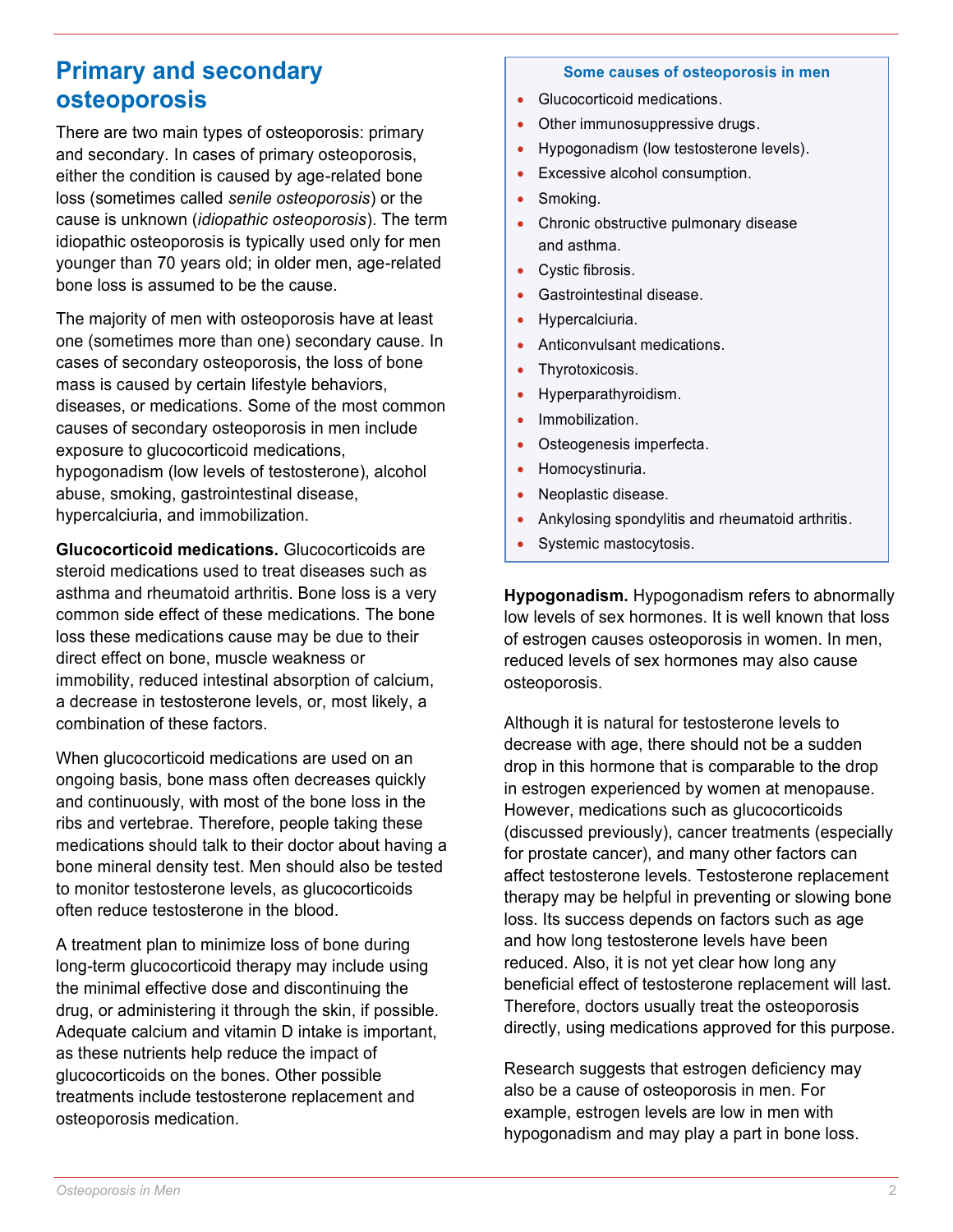Osteoporosis has been found in some men who have rare disorders involving estrogen. Therefore, the role of estrogen in men is under active investigation.

**Alcohol abuse.** There is a wealth of evidence that alcohol abuse may decrease bone density and lead to an increase in fractures. Low bone mass is common in men who seek medical help for alcohol abuse.

In cases where bone loss is linked to alcohol abuse, the first goal of treatment is to help the patient stop, or at least reduce, his consumption of alcohol. More research is needed to determine whether bone lost to alcohol abuse will rebuild once drinking stops, or even whether further damage will be prevented. It is clear, though, that alcohol abuse causes many other health and social problems, so quitting is ideal. A treatment plan may also include a balanced diet with lots of calcium- and vitamin D-rich foods, a program of physical exercise, and smoking cessation.

#### **What are the risk factors for men?**

Several risk factors have been linked to osteoporosis in men:

- Chronic diseases that affect the kidneys, lungs, stomach, and intestines or alter hormone levels.
- Regular use of certain medications, such as glucocorticoids.
- Undiagnosed low levels of the sex hormone testosterone.
- Unhealthy lifestyle habits: smoking, excessive alcohol use, low calcium intake, and inadequate physical exercise.
- Age. The older you are, the greater your risk.
- Race. White men appear to be at particularly high risk, but all men can develop this disease.

**Smoking.** Bone loss is more rapid, and rates of hip and vertebral fracture are higher, among men who smoke, although more research is needed to determine exactly how smoking damages bone. Tobacco, nicotine, and other chemicals found in cigarettes may be directly toxic to bone, or they may inhibit absorption of calcium and other nutrients needed for bone health. Quitting is the ideal approach, as smoking is harmful in so many ways.

As with alcohol, it is not known whether quitting smoking leads to reduced rates of bone loss or to a gain in bone mass.

**Gastrointestinal disorders.** Several nutrients, including amino acids, calcium, magnesium, phosphorous, and vitamins D and K, are important for bone health. Diseases of the stomach and intestines can lead to bone disease when they impair absorption of these nutrients. In such cases, treatment for bone loss may include taking supplements to replenish these nutrients.

**Hypercalciuria.** Hypercalciuria is a disorder that causes too much calcium to be lost through the urine, which makes the calcium unavailable for building bone. Patients with hypercalciuria should talk to their doctor about having a bone mineral density (BMD) test and, if bone density is low, discuss treatment options.

**Immobilization.** Weight-bearing activity is essential for maintaining healthy bones. Without it, bone density may decline rapidly. Prolonged bed rest (following fractures, surgery, spinal cord injuries, or illness) or immobilization of some part of the body often results in significant bone loss. It is crucial to resume weight-bearing activities (such as walking, jogging, and dancing) as soon as possible after a period of prolonged bed rest. If this is not possible, you should work with your doctor to minimize other risk factors for osteoporosis.

### **How is osteoporosis diagnosed in men?**

Osteoporosis can be effectively treated if it is detected before significant bone loss has occurred. A medical workup to diagnose osteoporosis can include a complete medical history, x-rays, and urine and blood tests. The doctor may also order a bone mineral density test. This test can identify osteoporosis, determine your risk for fractures (broken bones), and measure your response to osteoporosis treatment. The most widely recognized BMD test is called a central dual-energy x-ray absorptiometry, or central DXA test. It is painless – a bit like having an x-ray, but with much less exposure to radiation. It can measure bone density at your hip and spine.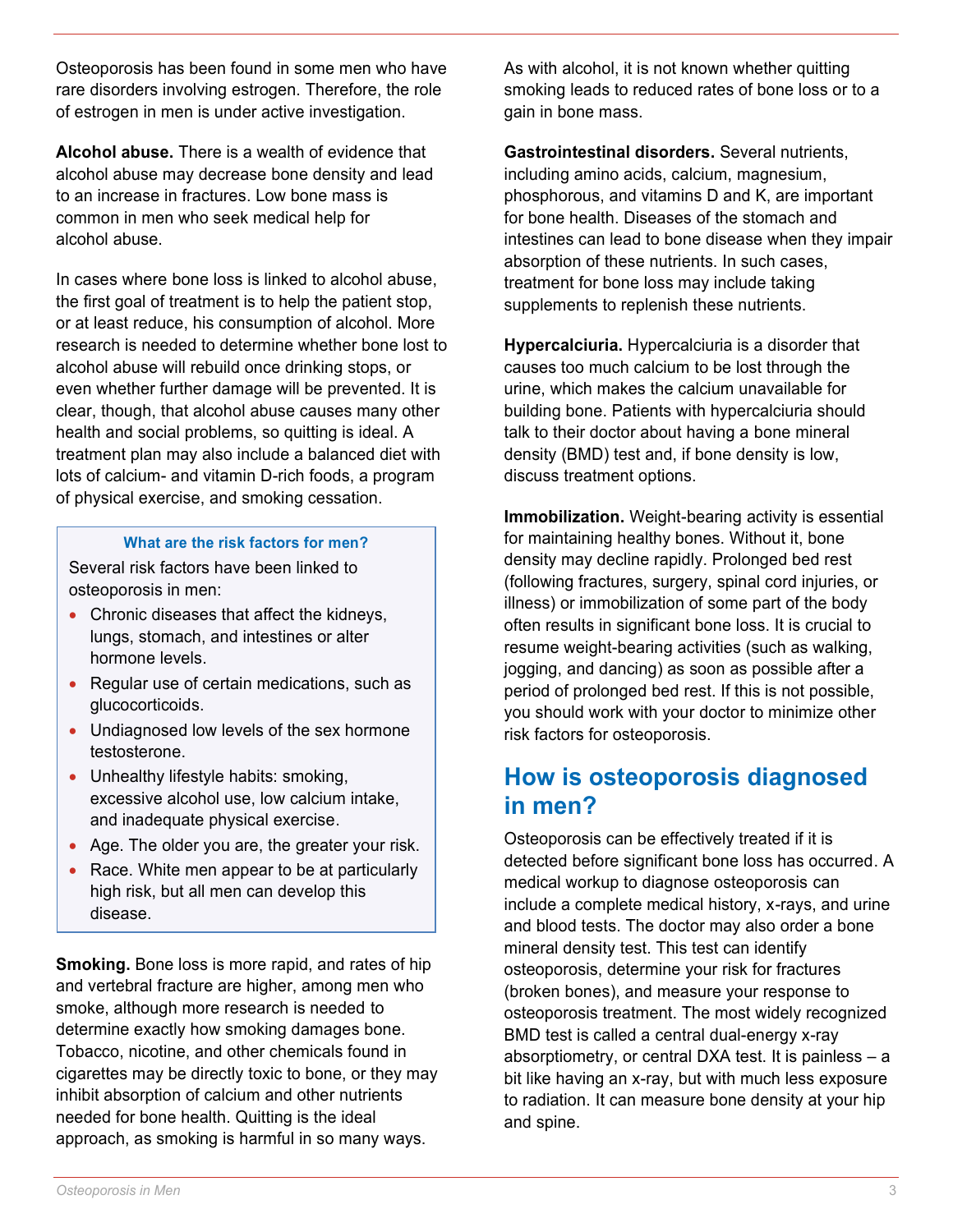It is increasingly common for women to be diagnosed with osteoporosis or low bone mass using a BMD test, often at midlife when doctors begin to watch for signs of bone loss. In men, however, the diagnosis is often not made until a fracture occurs or a man complains of back pain and sees his doctor. This makes it especially important for men to inform their doctors about risk factors for developing osteoporosis, loss of height or change in posture, a fracture, or sudden back pain.

### **What treatments are available?**

Once a man has been diagnosed with osteoporosis, his doctor may prescribe one of the medications approved by the U.S. Food and Drug Administration for this disease. The treatment plan will also likely include the nutrition, exercise, and lifestyle guidelines for preventing bone loss listed at the end of this fact sheet.

If bone loss is due to glucocorticoid use, the doctor may prescribe a medication approved to prevent or treat glucocorticoid-induced osteoporosis, monitor bone density and testosterone levels, and suggest using the minimum effective dose of glucocorticoid.

Other possible prevention or treatment approaches include calcium and/or vitamin D supplements and regular physical activity.

If osteoporosis is the result of another condition (such as testosterone deficiency) or exposure to certain other medications, the doctor may design a treatment plan to address the underlying cause.

#### **How can osteoporosis be prevented?**

There have been fewer research studies on osteoporosis in men than in women. However, experts agree that all people should take the following steps to preserve their bone health:

- Avoid smoking, reduce alcohol intake, and increase your level of physical activity.
- Ensure a daily calcium intake that is adequate for your age.
- Ensure an adequate intake of vitamin D. Dietary vitamin D intake should be 600 IU (International Units) per day up to age 70. Men over age 70

should increase their uptake to 800 IU daily (see table below). The amount of vitamin D found in 1 quart of fortified milk and most multivitamins is 400 IU.

**Recommended calcium and vitamin D intakes**

| Life-stage group                          | <b>Calcium</b><br>mg/day | <b>Vitamin D</b><br><b>IU/day</b> |
|-------------------------------------------|--------------------------|-----------------------------------|
| Infants 0 to 6 months                     | 200                      | 400                               |
| Infants 6 to 12 months                    | 260                      | 400                               |
| 1 to 3 years old                          | 700                      | 600                               |
| 4 to 8 years old                          | 1,000                    | 600                               |
| 9 to 13 years old                         | 1,300                    | 600                               |
| 14 to 18 years old                        | 1,300                    | 600                               |
| 19 to 30 years old                        | 1,000                    | 600                               |
| 31 to 50 years old                        | 1,000                    | 600                               |
| 51- to 70-year-old males                  | 1,000                    | 600                               |
| 51- to 70-year-old<br>females             | 1,200                    | 600                               |
| >70 years old                             | 1,200                    | 800                               |
| 14 to 18 years old,<br>pregnant/lactating | 1,300                    | 600                               |
| 19 to 50 years old,<br>pregnant/lactating | 1,000                    | 600                               |

*Source: Food and Nutrition Board, Institute of Medicine, National Academy of Sciences, 2010.*

- Engage in a regular regimen of weight-bearing exercises in which bones and muscles work against gravity. This might include walking, jogging, racquet sports, climbing stairs, and team sports. Resistance exercises, such as lifting weights and using resistance machines, are also important. A doctor should evaluate the exercise program of anyone already diagnosed with osteoporosis to determine if twisting motions and impact activities, such as those used in golf, tennis, or basketball, need to be curtailed.
- Discuss with your doctor the use of medications that are known to cause bone loss, such as glucocorticoids.
- Recognize and seek treatment for any underlying medical conditions that affect bone health.